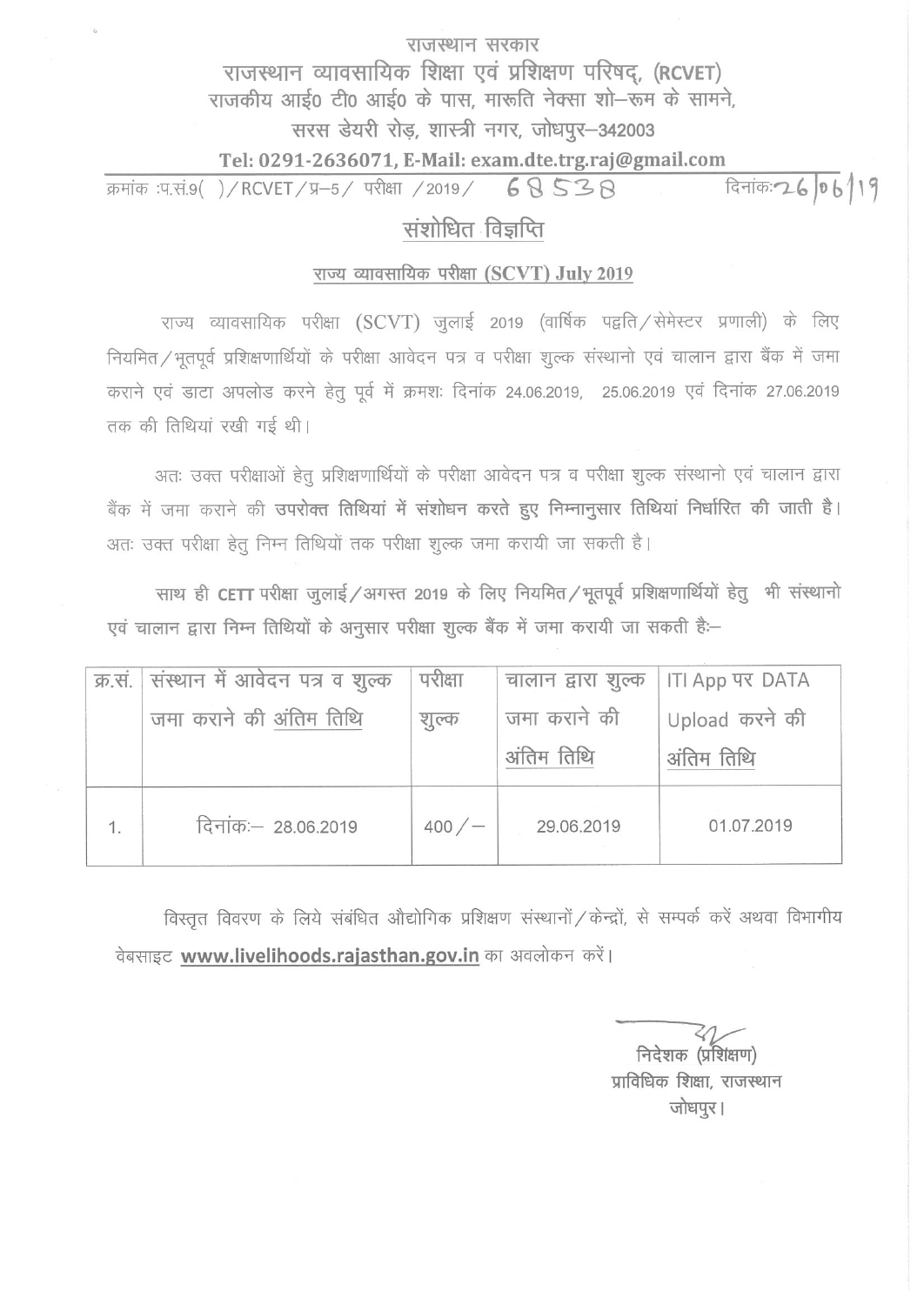|                                                    |                                          |                            | <b>Government of Rajasthan</b>                           |  |
|----------------------------------------------------|------------------------------------------|----------------------------|----------------------------------------------------------|--|
|                                                    |                                          |                            | Rajasthan council for vocational Education and Training, |  |
|                                                    |                                          |                            | Near Govt. I.T.I, Opp. Maruti Nexa showroom,             |  |
|                                                    |                                          |                            |                                                          |  |
|                                                    |                                          |                            | Saras Dairy Road, Shastri Nagar,                         |  |
|                                                    |                                          | Jodhpur.-342003            |                                                          |  |
| क्रमांक :प.सं.9()/RCVET/प्र—5/ परीक्षा /2019/68540 |                                          |                            | दिनांकः 26–06–2019                                       |  |
|                                                    |                                          | <b>SCVT EXAM JULY 2019</b> |                                                          |  |
|                                                    |                                          | <b>TIME TABLE</b>          |                                                          |  |
|                                                    |                                          |                            | <b>SEMESTER SYSTEM EXAMINATION</b>                       |  |
| <b>Date</b>                                        | <b>Time of</b><br><b>Semester System</b> |                            |                                                          |  |
|                                                    | Commencement                             | <b>Semester</b>            | All Trades Of One, Two and Four Semester                 |  |
|                                                    |                                          |                            | <b>Trades</b>                                            |  |
| 08.07.2019(Monday)                                 | 09.30 AM                                 | $\mathsf{I}$               | <b>Trade Practical</b>                                   |  |
| 09.07.2019(Tuesday)                                | 09.30 AM                                 | $\mathbf{H}$               | <b>Trade Practical</b>                                   |  |
| 10.07.2019(Wednesday)                              | 09.30 AM                                 | Ш                          | <b>Trade Practical</b>                                   |  |
| 11.07.2019(Thursday)                               | 09.30 AM                                 | IV                         | <b>Trade Practical</b>                                   |  |
| 12.07.2019(Friday)                                 | 10.00AM                                  | $\mathbf{I}$               | Paper-III (Engineering Drawing)                          |  |
|                                                    | 02.30PM                                  | Ш                          | Paper-III (Engineering Drawing)                          |  |
| 15.07.2019(Monday)                                 | 10.00AM                                  | IV                         | Paper-III (Engineering Drawing)                          |  |
|                                                    | 02.30PM                                  | Ш                          | Paper-I (Trade Theory)                                   |  |
| 16.07.2019(Tuesday)                                | 10.00AM                                  | IV                         | Paper-I (Trade Theory)                                   |  |
|                                                    | 02.30PM                                  | Ш                          | Paper-II (Workshop Calculation and Science)              |  |
|                                                    | 10.00AM                                  | IV                         | Paper-II (Workshop Calculation and Science)              |  |
|                                                    | 02.30PM                                  | $\mathbf{H}$               | Paper-II (Workshop Calculation & Science And             |  |
| 17.07.2019(Wednesday)                              |                                          |                            | <b>Employability Skils)</b>                              |  |
|                                                    |                                          |                            | (For Non Engineering Trades Employability Skils Only)    |  |
|                                                    | 10.00 AM                                 | $\mathbf{I}$               | Paper-II (Workshop Calculation & Science And             |  |
| 18.07.2019(Thursday)                               |                                          |                            | <b>Engineering Drawing)</b>                              |  |
|                                                    | 02.30PM                                  | $\ensuremath{\mathsf{II}}$ | Paper-I (Trade Theory)                                   |  |
| 19.07.2019(Friday)                                 | 10.00AM                                  |                            | Paper-I (Trade Theory And Employability Skils)           |  |
|                                                    |                                          |                            |                                                          |  |

PA  $\sim$ 

**Dy.Director(RCVET)**